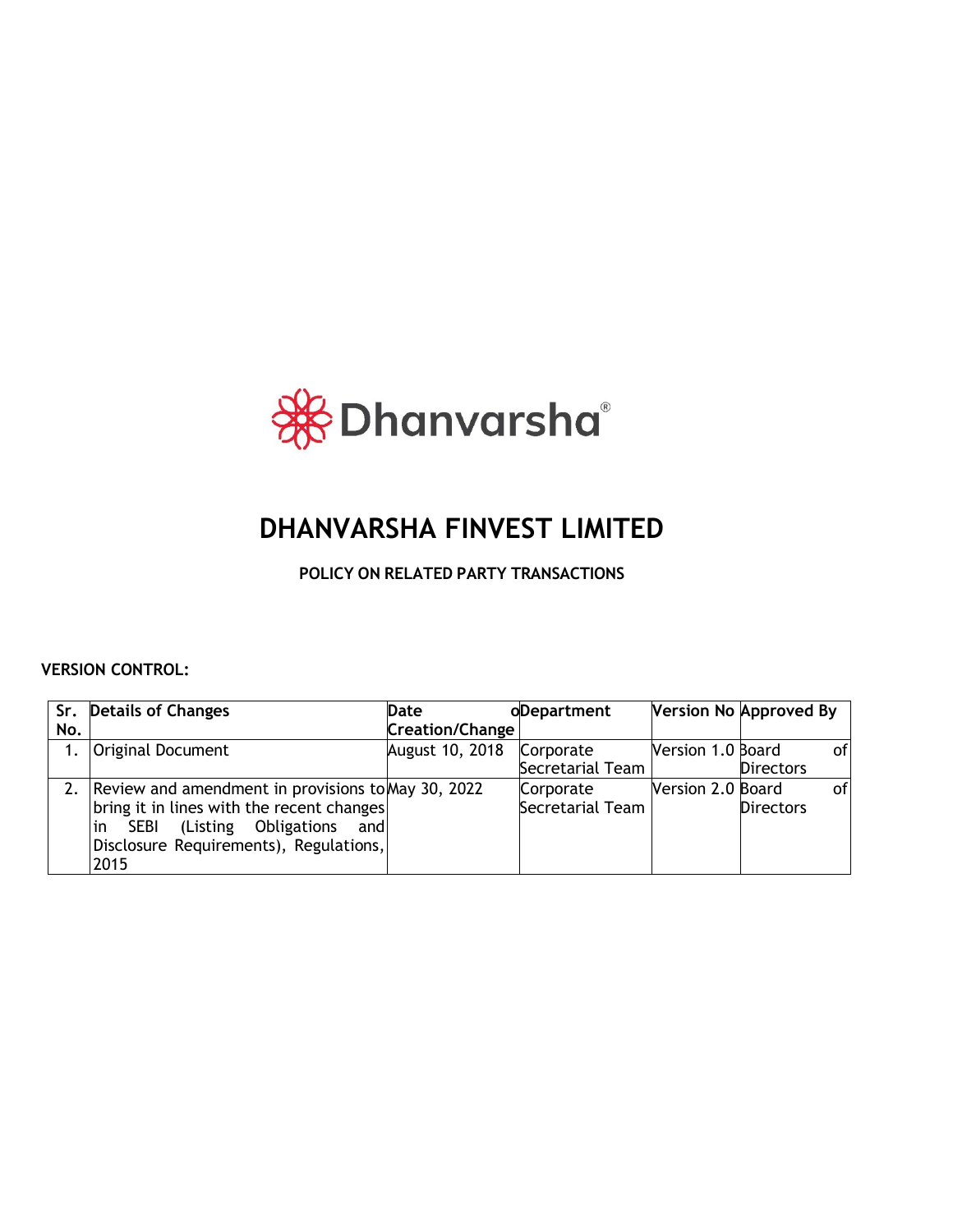

# **Policy on Related Party Transactions**

# **Table of Contents:**

| Sr. No. | <b>Particulars</b>                                       | Page No. |
|---------|----------------------------------------------------------|----------|
| 1.      | Purpose                                                  | 3        |
| 2.      | Objective                                                | 3        |
| 3.      | Applicability                                            |          |
| 4.      | <b>Identification of RPTs</b>                            | 3        |
| 5.      | Approval for RPTs by Audit Committee                     | 3        |
| 6.      | <b>Material Modification</b>                             | 4        |
| 7.      | Specification exemption from applicability of the Policy | 4        |
| 8.      | Approval by the Board and Shareholders                   | 5        |
| 9.      | RPT not previously approved                              | 5        |
| 10.     | Disclosure and reporting of RPTs                         | 5        |
| 11.     | Dissemination of Policy                                  | 5        |
| 12.     | Review/Revision of the Policy                            | 6        |
| 13.     | Annexure                                                 | 6        |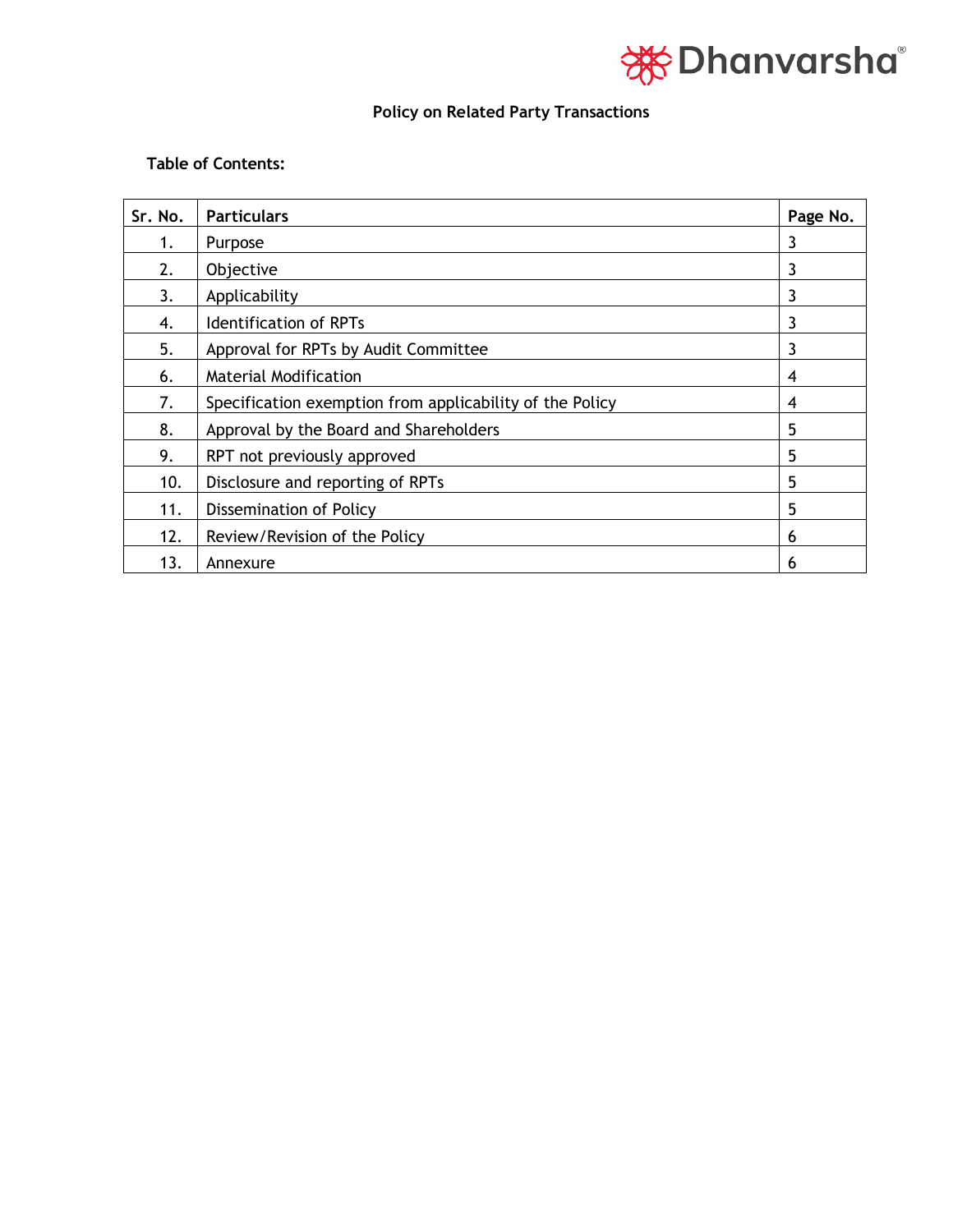# **1. Purpose**

This Policy is being framed with the objective of ensuring compliance with the provisions pertaining to Related Party Transactions ("RPTs") in the Companies Act, 2013 and applicable rules made thereunder, as amended ("Act"), prescribed regulations of Securities and Exchange Board of India (Listing Obligations and Disclosure Requirements) Regulations, 2015, as amended ("Listing Regulations") and applicable provisions of circulars and direction issued by the Reserve Bank of India ("RBI") (Collectively Referred to as "Applicable Laws") and is intended to ensure proper approval, disclosure and reporting requirements of transactions between Dhanvarsha Finvest Limited ("the Company/Dhanvarsha") and its Related Parties.

For the purpose of this Policy, the terms 'Related Party', 'RPTs', 'Relative', 'Material RPTs', 'Arms' length transaction', 'Omnibus Approval' & such other terms will carry the meaning as stated under the Act or Listing Regulations as amended from time to time.

# **2. Objective**

This Policy is intended to ensure due and timely identification, approval, disclosure and reporting of transactions between the Company and any of its related parties in compliance with the applicable laws and regulations as may be amended from time to time.

The provisions of this Policy are designed to govern the approval process and disclosure requirements to ensure transparency in the conduct of RPTs in the best interest of the Company and its shareholders and to comply with the statutory provisions in this regard.

# **3. Applicability**

The requirements specified under this Policy shall be applicable to all prospective transactions.

# **4. Identification of RPTs:**

- (a) In accordance with the section 189 (2) of the Act, all Directors and Key Managerial Personnel shall, within a period of thirty days of his/her appointment, or relinquishment of his/her office, as the case may be, disclose to the Company, the particulars relating to his/her concern or interest in the other associations/entities in Form MBP-1.
- (b) In accordance with the section 184 (1) of the Act, all Directors shall inform the Company of their interest (including interest of their Relatives) in other companies, firms or concerns at the first meeting of Board of every financial year and any change in such interest during the year in Form MBP-1.
- (c) The Board shall record the disclosure of interest to identify the related party and the Audit Committee will determine whether the transaction is in the ordinary course of business and on an arm's length basis.

#### **5. APPROVAL FOR RPTs BY AUDIT COMMITTEE**

- a. The Audit Committee shall review and approve all RPTs based on this Policy. Further, only those members of the Audit Committee, who are independent directors, shall approve RPTs.
- b. All proposed RPTs must be reported to the Audit Committee for prior approval by the Audit Committee in accordance with this Policy. In the case of frequent / regular / repetitive transactions which are in the normal course of business of the Company, the Committee may grant standing pre –approval / omnibus approval for a period of one year subject to the ensuring compliance with the terms specified in the Listing Regulations.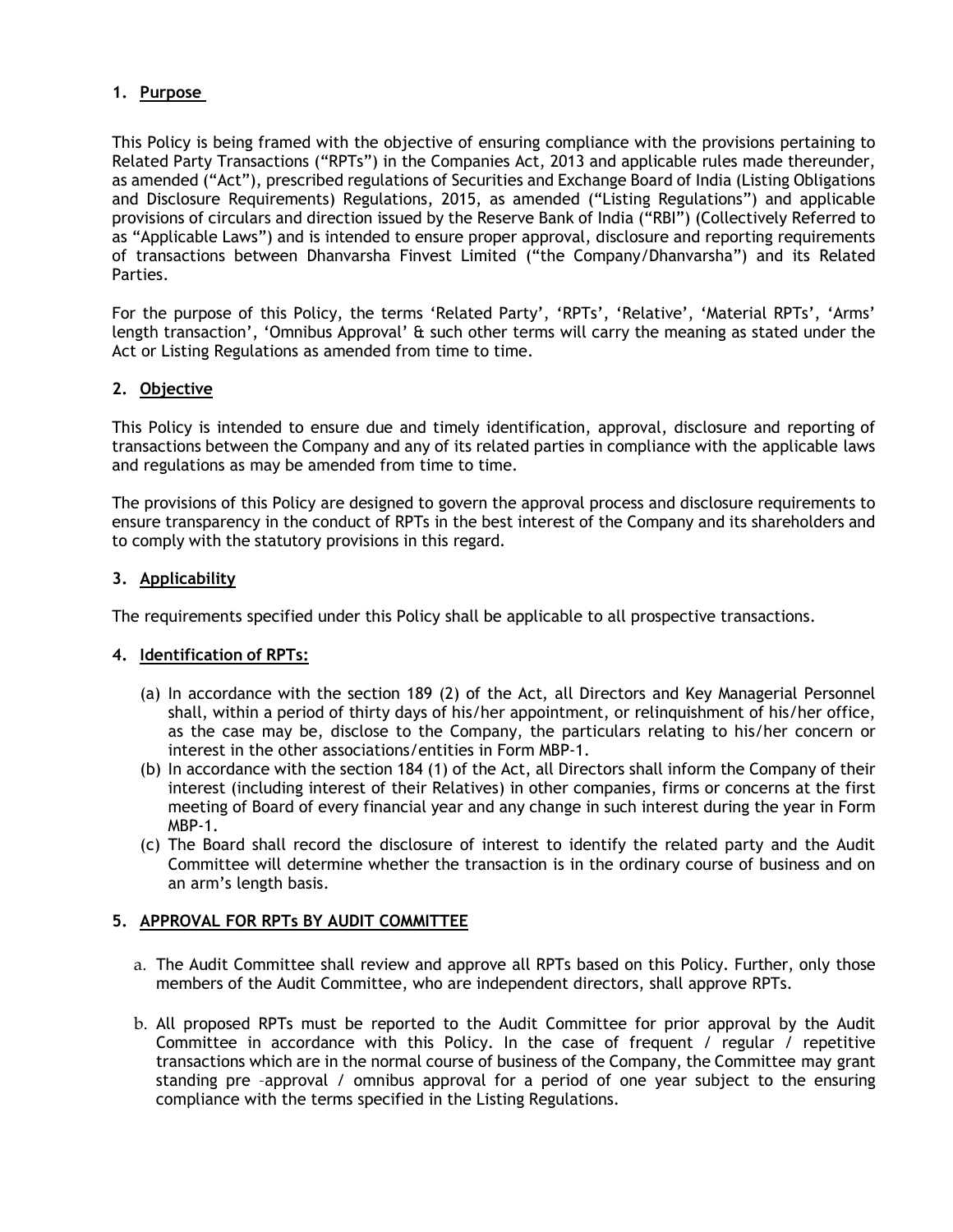# iction Dhanvarsha®

Due to some business exigencies, if a RPTs is entered into by the Company without being preapproved by the Audit Committee, the Audit Committee shall evaluate the transaction and may decide such action as it may consider appropriate including ratification, revision or termination of the RPTs. The Audit Committee may examine the facts and circumstances of the case and take any such action it deems appropriate.

- c. A RPTs to which the subsidiary of the Company is a party but the Company is not a party, shall require prior approval of the Audit Committee if the value of such transaction whether entered into individually or taken together with previous transactions during a financial year exceeds ten per cent of the annual consolidated turnover, as per the last audited financial statements of the Company.
- d. a transaction involving payments made to a related party with respect to brand usage or royalty shall be considered material if the transaction(s) to be entered into individually or taken together with previous transactions during a financial year, exceed five percent of the annual consolidated turnover of Company as per the last audited financial statements of the Company.
- e. Prior approval of the audit committee shall not be required for a RPTs to which the listed subsidiary company is a party but the Company is not a party and in the event where regulation 23 and subregulation (2) of regulation 15 of Listing Regulations are also applicable to such listed subsidiary.

Further, for RPTs of unlisted subsidiary(s) of a listed subsidiary of the Company, the prior approval of the audit committee of the listed subsidiary shall suffice.

f. Further, pursuant to the amendment in the Listing Regulations, with effect from April 1, 2023, a RPTs to which the subsidiary company of the Company is a party but the Company is not a party, such transaction shall require prior approval of the Audit Committee of the Company if the value of such transaction whether entered into individually or taken together with previous transactions during a financial year, exceeds ten per cent of the annual standalone turnover, as per the last audited financial statements of the subsidiary.

#### **6. Material Modification**

Material modification will mean & include any modification to an existing RPTs having variance of 20% of the existing limit or Rs.1 crore whichever is higher, as sanctioned by the Audit Committee/Shareholders, as the case may be.

All material RPTs and subsequent material modifications shall require prior approval of the shareholders through resolution and no related party shall vote to approve such resolutions whether the entity is a related party to the particular transaction or not.

However, prior approval of the shareholders of Company shall not be required for a RPTs to which the listed subsidiary of the Company is a party but the Company is not a party and in the event where regulation 23 and sub-regulation (2) of regulation 15 of Listing Regulations are also applicable to such listed subsidiary.

Further, for RPTs of unlisted subsidiary(s) of a listed subsidiary of the Company, the prior approval of the Shareholders of the listed subsidiary shall suffice.

#### **7. Specific exemption from applicability of the Policy**

The provisions specified in the Policy shall not be applicable to the transactions entered into between the Company and its wholly owned subsidiary where accounts of such wholly owned subsidiary are consolidated with the Company and are placed before the shareholders of the Company at the general meeting of the Company for approval, and for transactions entered into between two whollyowned subsidiaries of the Company, whose accounts are consolidated with the Company and placed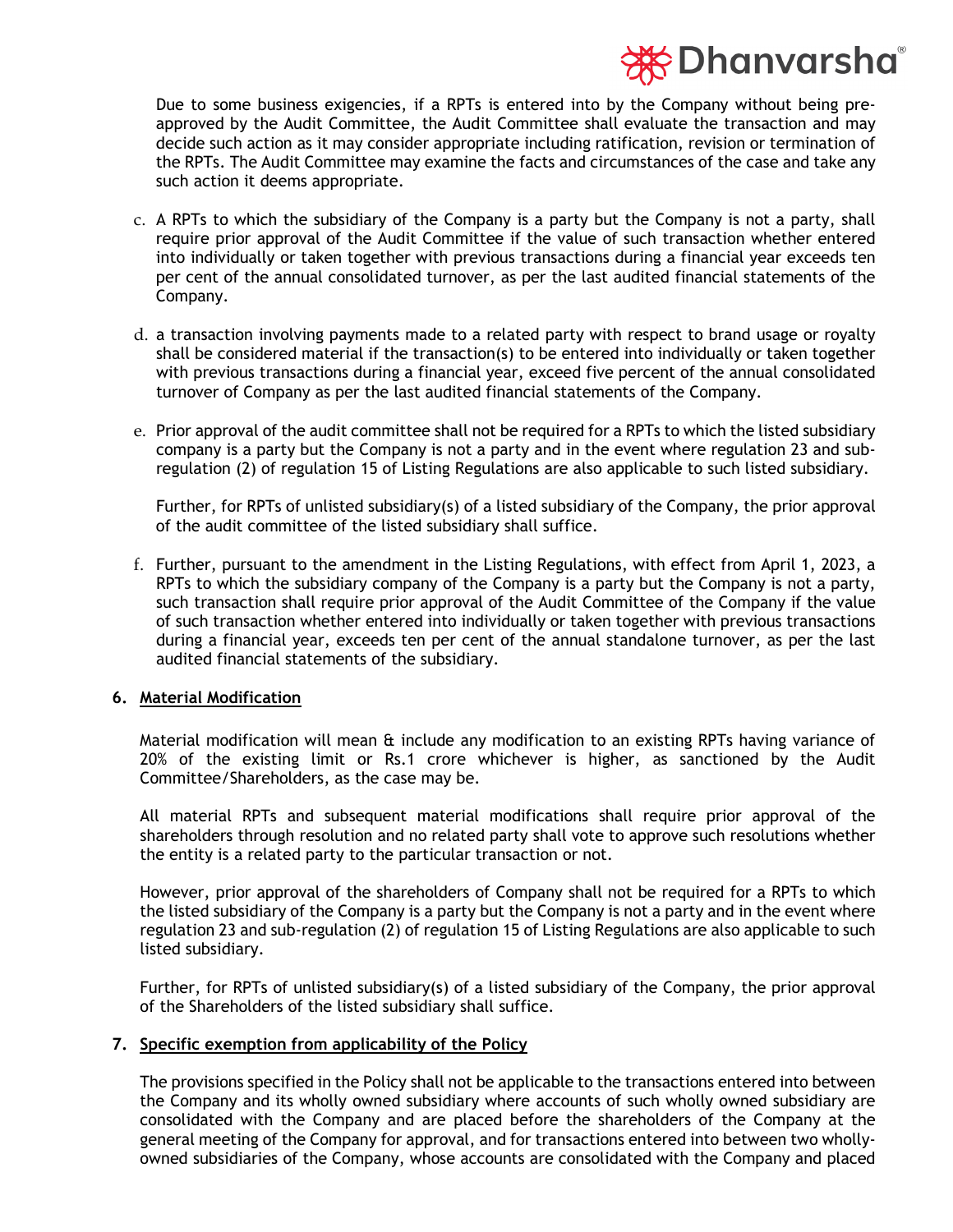before the shareholders of the Company at the general meeting for approval.

#### **8. Approval by the Board and Shareholders**

As per Section 188 of the Act, the contract or arrangement with respect to the specified transactions which are not on arm's length or in the ordinary course of business and are within the threshold limits as specified in the Annexure below, shall be entered into with a related party only with the prior approval of the Board of Directors.

All material RPTs and subsequent material modifications thereof shall require prior approval from shareholders through a resolution. Further, prior approval of shareholders would be required for the specified RPTs beyond the threshold limits as specified in the Annexure below, if they are not in the ordinary course of business or are not on arm's length basis.

All material RPTs shall require approval of the shareholders through resolution and the Related Parties shall abstain from voting on such resolution.

Further, the information as prescribed under the Act and/or the Listing Regulations, from time to time shall be provided in the Notice to the shareholders for consideration of RPTs.

#### **9. RPTs not previously approved**

In the event the Company becomes aware of a RPTs that has not been approved or ratified under this Policy, the transaction shall be placed as promptly as practicable before the Audit Committee or Board or the Shareholders as may be required in accordance with this Policy for review and ratification.

The Audit Committee or the Board or the Shareholders shall consider all relevant facts and circumstances pertaining to such transaction and shall evaluate all options available to the Company, including but not limited to ratification, revision, or termination of such transaction, and the Company shall take such action as the Audit Committee deems appropriate under the circumstances.

#### **10.Disclosure and reporting RPTs**

The Company shall submit to the stock exchanges disclosures of RPTs in the format as specified under the Listing Regulations by the Securities and Exchange Board of India from time to time, and publish the same on its website.

The Company shall make such disclosures every six months within fifteen days from the date of publication of its standalone and consolidated financial results.

Further, pursuant to the amendment in the Listing Regulations, the Company shall make such disclosures every six months on the date of publication of its standalone and consolidated financial results with effect from April 1, 2023.

#### **11.Dissemination of Policy**

Either this Policy or the important provisions of this Policy shall be hosted on the website of the Company and web link thereto shall be provided in the annual report of the Company.